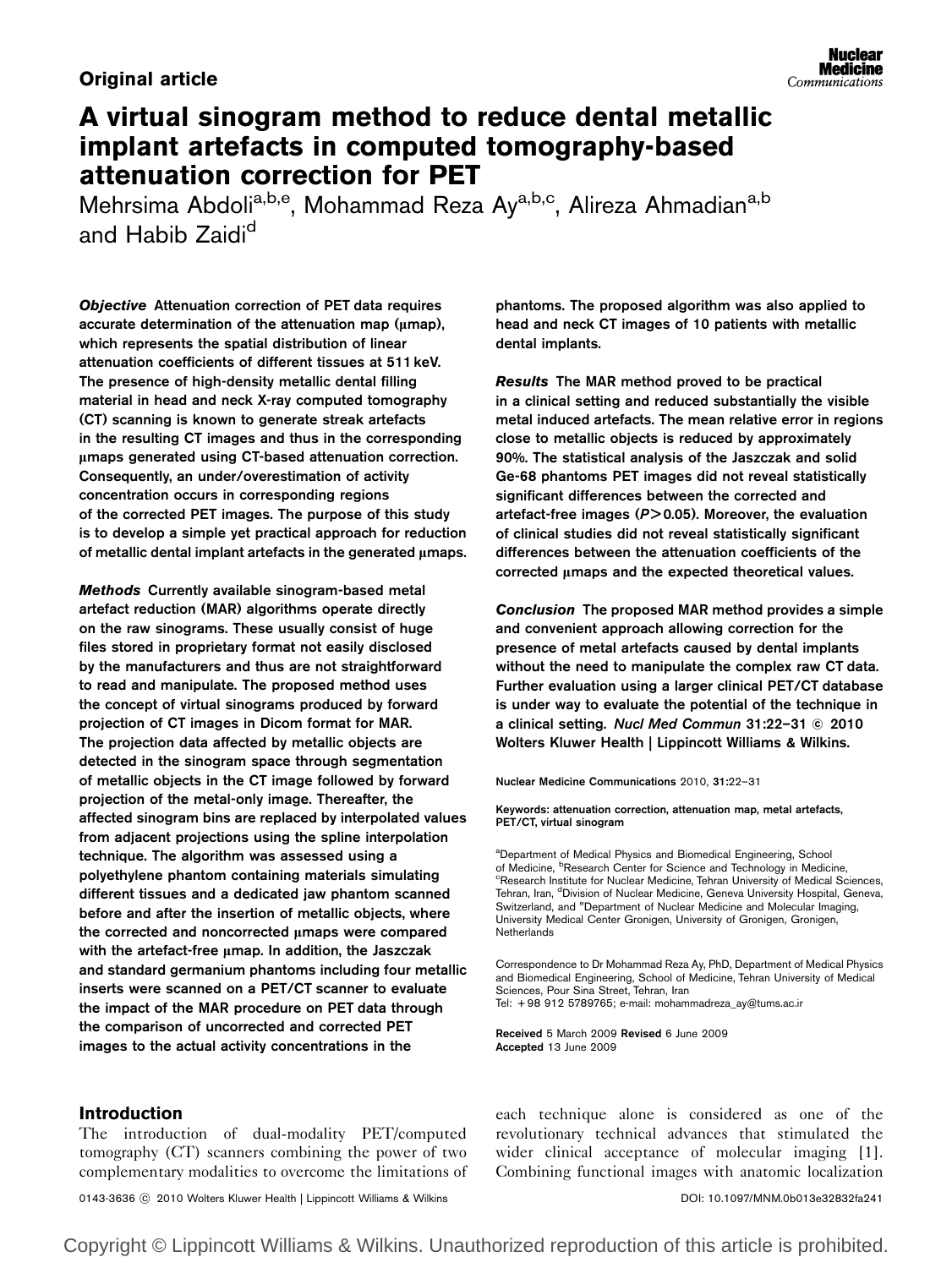of metabolic abnormalities via hardware PET/CT image registration was shown to dramatically improve the potential of PET imaging for diagnosis, staging and restaging, assessment of response to therapy, surgery and treatment planning and prognosis assessment [2]. In addition, CT images can be utilized for attenuation correction (AC) of the corresponding PET data. The conversion procedure used for generating an attenuation map ( $\mu$ map) from CT images involves three main steps: down sampling, energy mapping and smoothing. However, in the presence of highly attenuating objects (having a high atomic number), some dark and bright streaks appear in the reconstructed CT images. This is referred to as metal artefact, which is because of an inappropriate number of photons reaching the detectors. The most important cause of metal artefacts is beam hardening. Metallic implants such as hip prostheses, surgical clips and dental fillings induce this type of artefacts and lead to a discrepancy between reconstructed Hounsfield units and the actual attenuation coefficients. Hence the presence of metallic objects in the field-of-view of the CT scanner can lead to the wrong assessment of active abnormalities in the corresponding regions [3,4]. Although the less visible artefacts may not affect the visual quality of attenuation corrected PET images to a great extent [5], reduction of various sources of error and artefact will reduce the bias for the accurate quantification of PET data.

Metal artefact reduction (MAR) is essential to derive a reliable umap for accurate CT-based attenuation correction (CTAC) of the PET data. Several techniques have been proposed for MAR [6]. These methods can be categorized in two main classes, namely sinogram-based and imagebased methods. In sinogram-based methods, the correction procedure is implemented in sinogram space. Linear interpolation of the missing projection data belongs to this category of methods [7,8]. Because of the considerable difference between CT numbers of metallic objects and those of biological tissues, metallic objects can be easily segmented using simple thresholding techniques. The segmented image is then forward projected to estimate artificial projections, which are affected by metallic objects. These affected projections are then replaced by estimates derived by linear interpolation of neighbouring projection data along the same projection angle. Finally, the corrected CT image is reconstructed from the interpolated sinogram using the inverse radon transform. Cubic spline interpolation of unaffected projections is another way of replacing the missing projections [9]. Replacing missing projections by their unaffected correspondence is another method belonging to the same category of methods [10]. In this technique, instead of using an interpolation algorithm, the missing projections are replaced by their corresponding unaffected projections, that is, the opposite angular position in spiral scanning and the same angular position of the next slice in step scanning.

The second group of MAR methods operates in image rather than in sinogram space. Iterative deblurring [11], methods using wavelets [12,13], knowledgebased techniques [14], segmentation [15] and pattern recognition-based techniques [16] are some examples of methods belonging to this category. In these approaches, artefacts are treated as unwanted objects to be removed using enhancement methods. Obviously the degree of enhancement is limited to the accuracy of the applied algorithm. A precise detection of regions affected by metallic artefacts is a complicated task owing to the intrinsic ambiguities between CT numbers of artefacts and surrounding tissues.

The main challenge in implementing sinogram-based methods is the need to manipulate huge raw CT projection data, which are usually stored in manufacturer encrypted proprietary format. This makes the practical implementation of MAR algorithms exhausting and dependent on the scanner's brand. The aim of this study is to assess the performance and potential benefits of the virtual sinogram-based MAR method to generate artefact-free umaps. It should be emphasized that this technique is not meant to generate metal artefact-free CT images of diagnostic quality, but rather to provide artefact-free mmaps suitable for accurate CTAC of the corresponding PET images.

# Methods

# Metal artefact reduction algorithm

The proposed method uses the concept of virtual sinograms for implementation of MAR, which are produced by forward projection of CT images in twodimensional. This procedure is performed using a MATLAB (The MathWorks Inc., Natick, Massachusetts, USA) routine, which generates fan beam projection data from input images according to a predefined acquisition geometry. The geometry and projection parameters used in this procedure are similar to those of the scanner. The dimension of the sinogram matrix depends on the number of detectors and the difference (in degrees) between two successive steps of the forward projection process. These parameters were chosen to mimic those of the actual CT scanner.

Metallic objects present in CT images are segmented to allow detection of projection data affected by them in sinogram space. As the CT numbers (Hounsfield units) related to metallic objects are considerably higher than those of other tissues, image segmentation is performed using simple thresholding to extract a metal-only image (Fig. 1a and b). Thereafter this image is forward projected in  $360^\circ$  to obtain a sinogram corresponding to metallic objects. The same geometry and projection parameters are used in this procedure. In the obtained sinogram, sinogram bins associated with image pixels not affected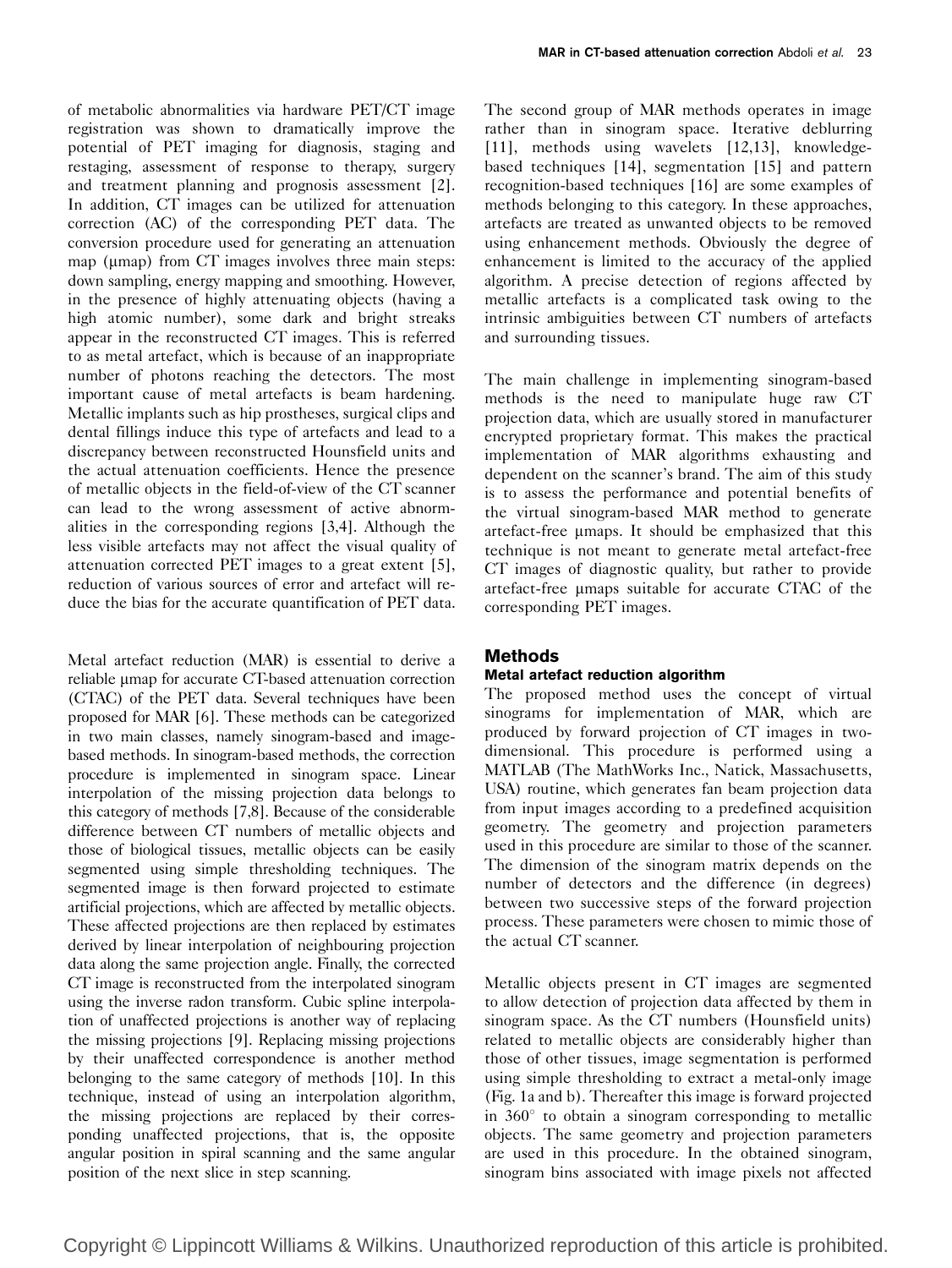Fig. 1



Detection of projections affected by metallic objects: (a) original computed tomography image, (b) metal only image, (c) original sinogram and (d) metal-only sinogram.

by metallic objects are assigned a nil value. Consequently, the pixels with intensities greater than zero reflect the sinogram bins affected by metallic objects (Fig. 1c and d) given that the sinogram bins are calculated from line integral of pixels they pass through.

The next step is to replace these sinogram bins in the original sinogram by appropriately scaled values. To do so, the affected sinogram bins are replaced by interpolated estimates from adjacent bins using the spline interpolation technique. Spline interpolation is a potent method to join discontinuous data, which uses polynomials to fit an appropriate curve to the whole data [17]. In comparison with other interpolation methods, splines result in the best replacement of missed projections in the corrected sinogram. The corrected sinogram is then reconstructed to generate an artefact-free CT image, which is then converted to a µmap as described above. The reconstruction algorithm used is based on a filtered back projection Matlab routine which utilizes the inverse radon transform where the elements of the sinogram matrix are backward projected to the image matrix. The reconstruction procedure assumes that the projections are collected for a fan-beam geometry. The obtained image matrix has the same size as the original CT image given that the same geometry and parameters are used by both forward and backward projection operators.

As described earlier, three steps are performed to produce the umap from the corrected CT images. The first step consists in equalizing the size of the CT and PET images. This is achieved by down-sampling the corrected CT image by a factor of four. The linear attenuation coefficient measured with CT is calculated at the X-ray effective energy rather than at 511 keV. It is therefore necessary to convert linear attenuation coefficients of the CT scan to those corresponding to 511 keV in the second step [6,18]. In this study, a bilinear calibration curve is used for energy conversion, which is utilized by most commercial PET/CT scanners. The last step consists in matching the spatial resolution of the CT and PET images. A Gaussian filter with an appropriate kernel size is applied to the umap to achieve this goal.

For the cylindrical polyethylene and jaw phantom studies, the umap obtained without metallic inserts is compared with the umap produced by the MAR corrected image. The comparison was performed by defining 28 regions of interest (ROIs) in different areas of the polyethylene phantom and 25 ROIs in different areas of the jaw phantom including teeth, bones, areas deteriorated by artefacts and artefact-free areas. The ROI statistics were analyzed for both the corrected and artefact-free images and the results reported on box and whisker plots. Likewise, reconstructed PET images of the Jaszczak phantom were assessed through comparison of the actual activity concentration within the phantom with the measured activity concentrations of 50 ROIs in the corrected PET images. A two-tailed paired  $t$ -test was used to assess statistically significant differences between the uncorrected/corrected images and artefact-free images acquired without metallic inserts.

For the clinical studies, in the absence of a gold standard for assessment, the resulting umaps were analyzed by defining 25 ROIs in regions surrounding teeth and jawbone, which includes soft tissue. The calculated attenuation coefficients in these regions were compared with the expected theoretical attenuation coefficients of soft tissue at 511 keV using paired *t*-test statistical analysis.

#### Phantoms and scanning protocols

Four phantoms were used in this study to assess the performance of the proposed MAR algorithm through assessment of the generated umaps and PET images. The first phantom is a 25 cm diameter cylindrical polyethylene phantom consisting of 16 syringes of 20 mm in diameter, filled with different concentrations of  $K_2HPO_4$  solution to simulate different tissues of the human body, ranging form soft tissue to bone (Fig. 2). To simulate typical metallic artefacts in CT images, five metal inserts were placed in the middle of the phantom.

To assess the effect of metal streak artefacts caused by dental fillings on the accuracy of CTAC, a jaw phantom was designed and constructed. This 20 cm diameter phantom is made of a cylindrical plexiglas (4 cm in height) and consists of 16 syringes with different diameters filled with  $K_2HPO_4$  solution with two different concentrations (Fig. 3). Eight and six syringes with diameters of 7 and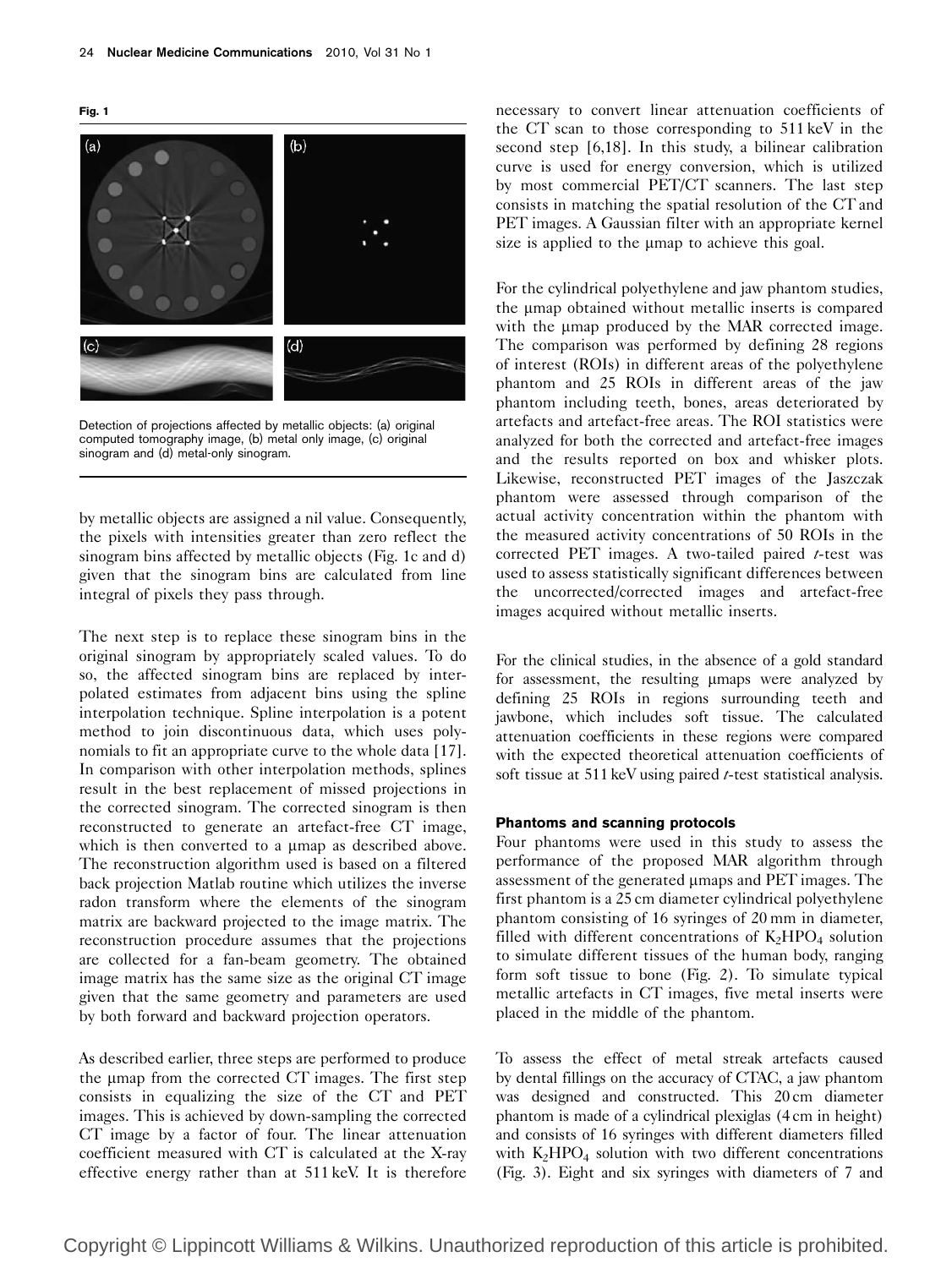

Photograph of the cylindrical polyethylene phantom consisting of 16 syringes filled with different concentrations of  $K_2HPO_4$  solution simulating different biological tissues.

Fig. 3



Photograph of the jaw phantom containing 16 syringes filled with different concentrations of  $K_2HPO_4$  solution simulating teeth and jaw bone.

10 mm, respectively, were filled with a concentration of 1800 mg/cm<sup>3</sup> of  $K_2HPO_4$  solution simulating teeth and two syringes with a diameter of 20 mm was filled with  $900 \text{ mg/cm}^3$  concentration mimicking jaw bone. These inserts were arranged in a form that is approximately similar to a real jaw. To simulate metallic artefacts in CT images realistically, GK-110 dental amalgams manufactured by AT & M Biomaterials Co. Ltd. (Beijing, China), were inserted within the posterior teeth.

A clinical GE LightSpeed VCT 64 slice X-ray CT scanner (General Electric Healthcare Technologies, Waukesha, Wisconsin, USA) was used to scan the above-described phantoms. CT data were acquired twice (with and without metal inserts) in the same position using the same protocol used on the combined PET/CT system, namely  $120 \text{ kV}_p$  and  $200 \text{ mAs}$ . The scan without metallic inserts was performed to obtain an artefact-free image as a reference to which the MAR corrected images are compared. These phantoms were used to evaluate the mmaps generated from corrected CT images.

The Jaszczak phantom including metallic objects was also scanned on a PET/CT scanner to assess the impact of the MAR procedure on PET data through comparison of uncorrected and corrected PET images with the actual activity concentration in the phantom. The homogeneous compartment of the cylindrical phantom was filled with a mixture of fluorine-18 and water to reach an activity concentration of 16.67 kBq/cc. Four metallic inserts were placed inside the phantom to produce metallic artefacts. This experiment was performed only once in the presence of the metallic insertions owing to the fact that removing the insertions without phantom displacement was impracticable.

A solid cylindrical Ge-68 phantom having a volume of 6100 cc and an activity concentration of 8305.8 Bq/cc at scan time was also used for the assessment of the proposed algorithm. Four metallic rods were placed within the phantom to generate typical metal related artefacts. Similar to the previous experiment, the phantom was scanned only once in the presence of metallic rods.

The Jaszczak and solid Ge-68 phantoms were scanned on a Biograph 64-slice PET/CT scanner (Siemens Medical Solutions, Erlangen, Germany). The CT scan was performed at  $120 \text{ kV}_p$  and 160 mA, whereas the PET emission data was acquired during 40 min. The images were reconstructed using the attenuation weighted ordered subsets-expectation maximization (AW-OSEM) iterative reconstruction technique where both uncorrected and corrected CT images were applied for attenuation correction.

#### Clinical studies

CT images of 10 patients presenting with metallic dental implants were used. After the correction of these images, the corresponding umaps were obtained and compared with expected theoretical attenuation coefficients of biological tissues in the absence of a gold standard. The mass attenuation coefficients of these tissues were calculated at 511 keV by means of the XCOM photon cross-section library [19] using human tissue composition data from ICRU 44 report [20]. The linear attenuation coefficients are then obtained by multiplying the mass attenuation coefficients by the density of the corresponding tissue.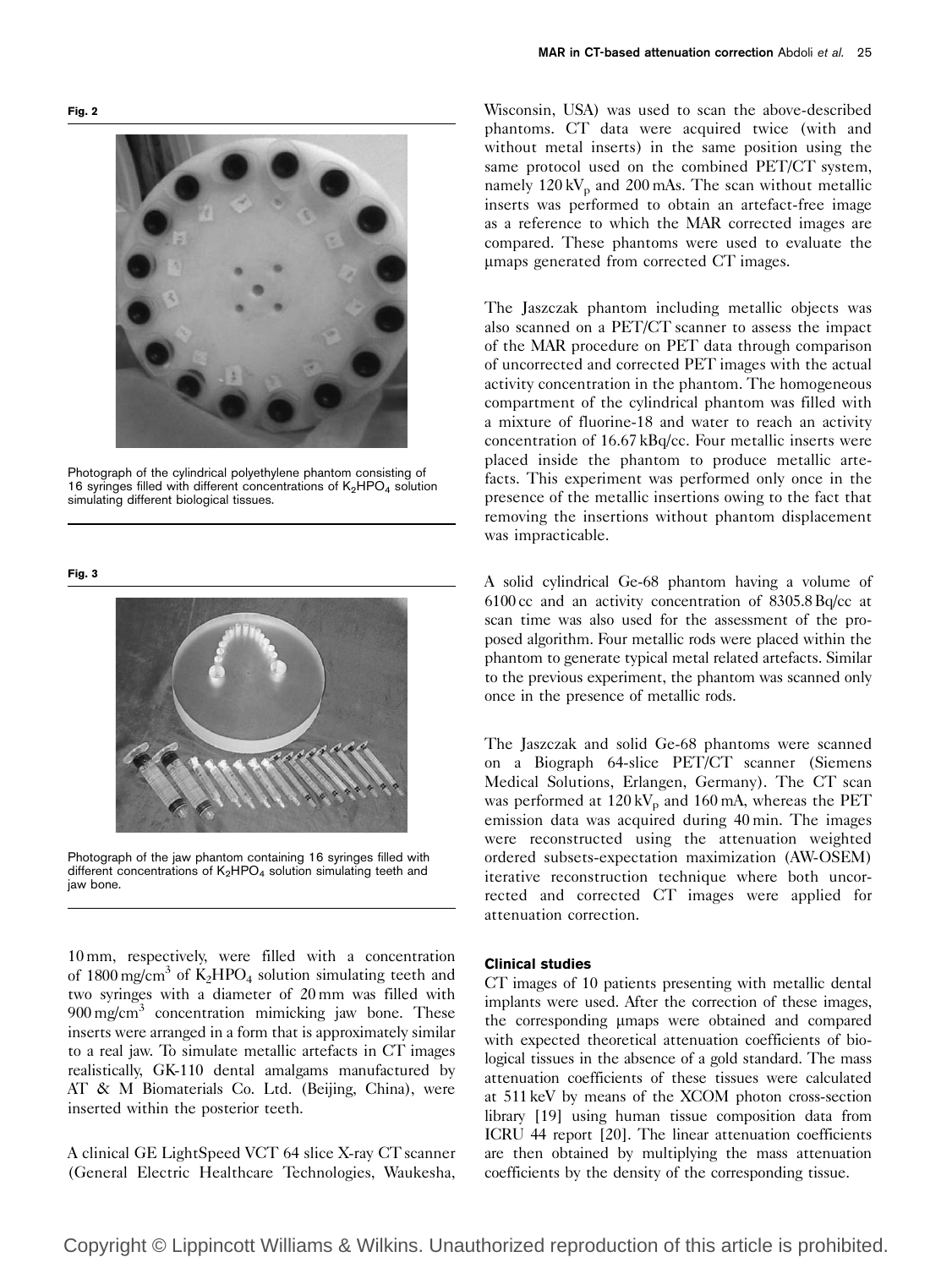It should be noted that, at this stage, our objective was to evaluate the performance of the algorithm in terms of artefact reduction achieved on mmaps obtained from clinical CT images. PET data of the Jaszczak phantom were also used to show that the correction of the umap actually reduces the artefacts on the corresponding PET images. Application of the technique on clinical head and neck PET/CT data is ongoing; however, this prospective study will take time to collect a statistically relevant number of patients.

### **Results**

The MAR algorithm was applied to CT images of the polyethylene and jaw phantoms containing metallic inserts followed by generation of the umap (Figs 4 and 5). The MAR corrected CT images show substantial reduction of artefacts clearly visible on the original images. Likewise, the corresponding umaps generated follow the same trend where only slight visible artefacts can be observed.

The quantitative analysis was performed using 28 ROIs defined on regions simulating different tissues of the human body and other regions including metal artefact in the polyethylene phantom. Likewise, 25 ROIs were defined on the jaw phantom in regions corresponding to jaw bones, posterior and anterior teeth, regions affected by artefacts inside the teeth, regions affected by artefacts outside the teeth and regions unaffected by artefacts. The same ROIs were also defined on the original, corrected and artefact-free  $\mu$ map for both phantoms.

The mean values, standard deviations and standard errors for the ROIs defined on both the phantoms are reported in box and whisker plots to illustrate the relative difference between the original and the artefact-free mmaps (Fig. 6a and Fig. 7a) and between the MAR corrected and the artefact-free umaps (Fig. 6b and Fig. 7b), respectively. As the results seem to suggest, the mean and standard deviation of the relative error are considerably reduced after the application of the MAR correction procedure.

The reconstructed CT and PET images of the Jaszczak and Ge-68 phantoms are illustrated in Figs 8 and 9, respectively. Metal artefacts observed on the uncorrected CT image give rise to typical metal related artefacts in the corresponding PET image (arrows in Fig. 8c and Fig. 9c). Table 1 summarizes the statistical analysis results of the Jaszczak and germanium phantoms. P values are obtained from a two-tailed paired  $t$ -test analysis to assess statistically significant differences between the uncorrected/corrected images and artefactfree images acquired without metallic inserts. The actual activity concentration and mean and standard deviations for 50 ROIs defined on the corrected PET images of the phantoms are also given.

The proposed algorithm was also applied to 10 clinical CT images presenting with metal dental implants. Figures 10 and 11 illustrate typical results showing MAR results on the CT images and the corresponding

#### Fig. 4



Computed tomography (CT) images and attenuation maps (µmaps) obtained for the polyethylene phantom. (a) Original CT image with metallic inserts, (b) metal artefact reduction corrected CT image, (c) original CT image without metallic inserts, (d) original mmap with metallic inserts, (e) MAR corrected umap and (f) umap without metallic inserts.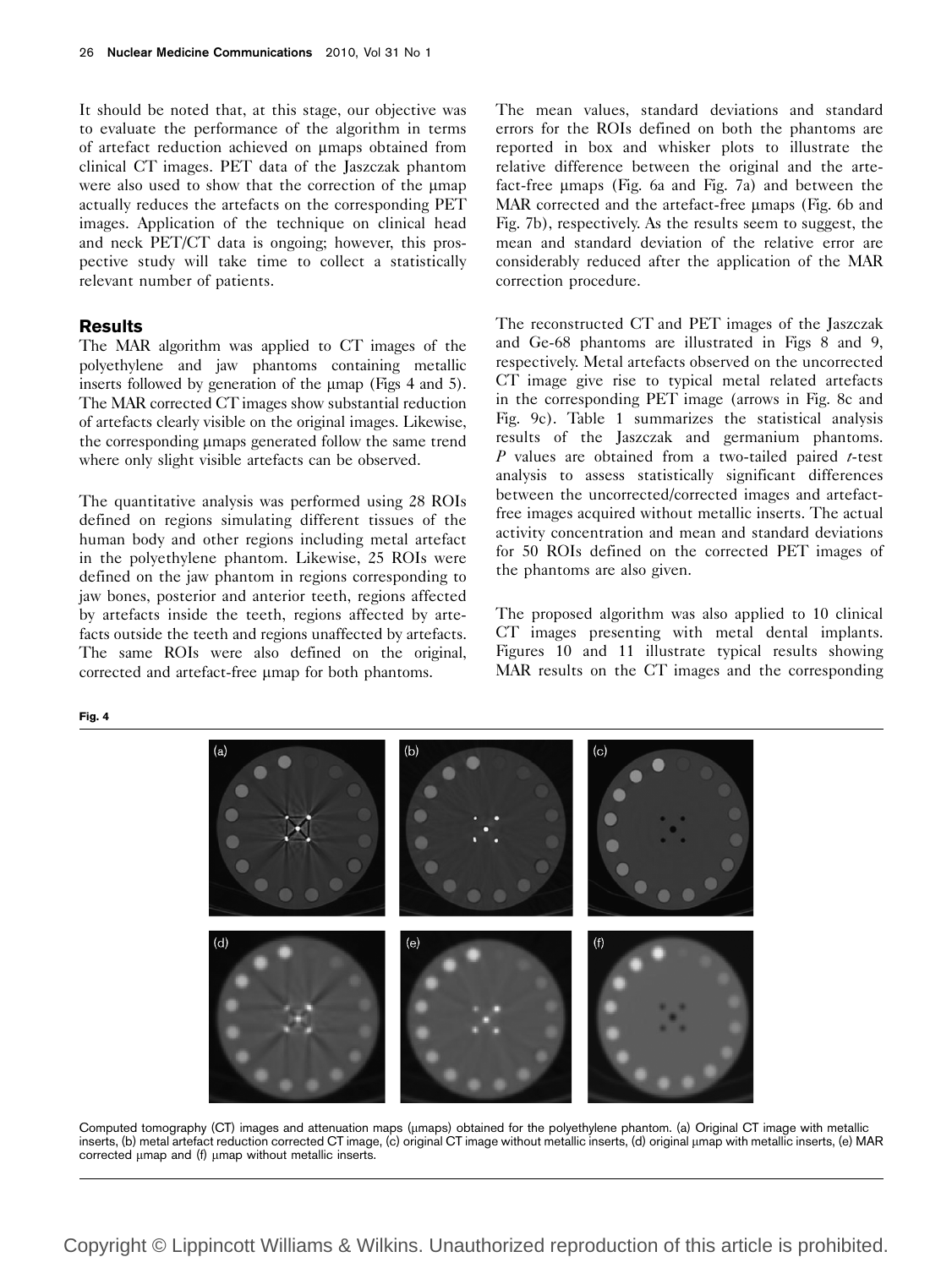



Computed tomography (CT) images and attenuation maps (umaps) obtained for the jaw phantom. (a) Original CT image with metallic inserts, (b) metal artefact reduction (MAR) corrected CT image, (c) original CT image without metallic inserts, (d) original mmap with metallic inserts, (e) MAR  $corrected \mu map$  and  $(f) \mu map$  without metallic inserts.



Box and whisker plots showing the relative difference for 28 regions of interest (ROIs) defined within the polyethylene phantom between the original attenuation maps (umap) and the umap obtained without metallic inserts (a) and between the metal artefact reduction corrected umap and umap obtained without metallic inserts (b). SD, standard deviation, SE, standard error.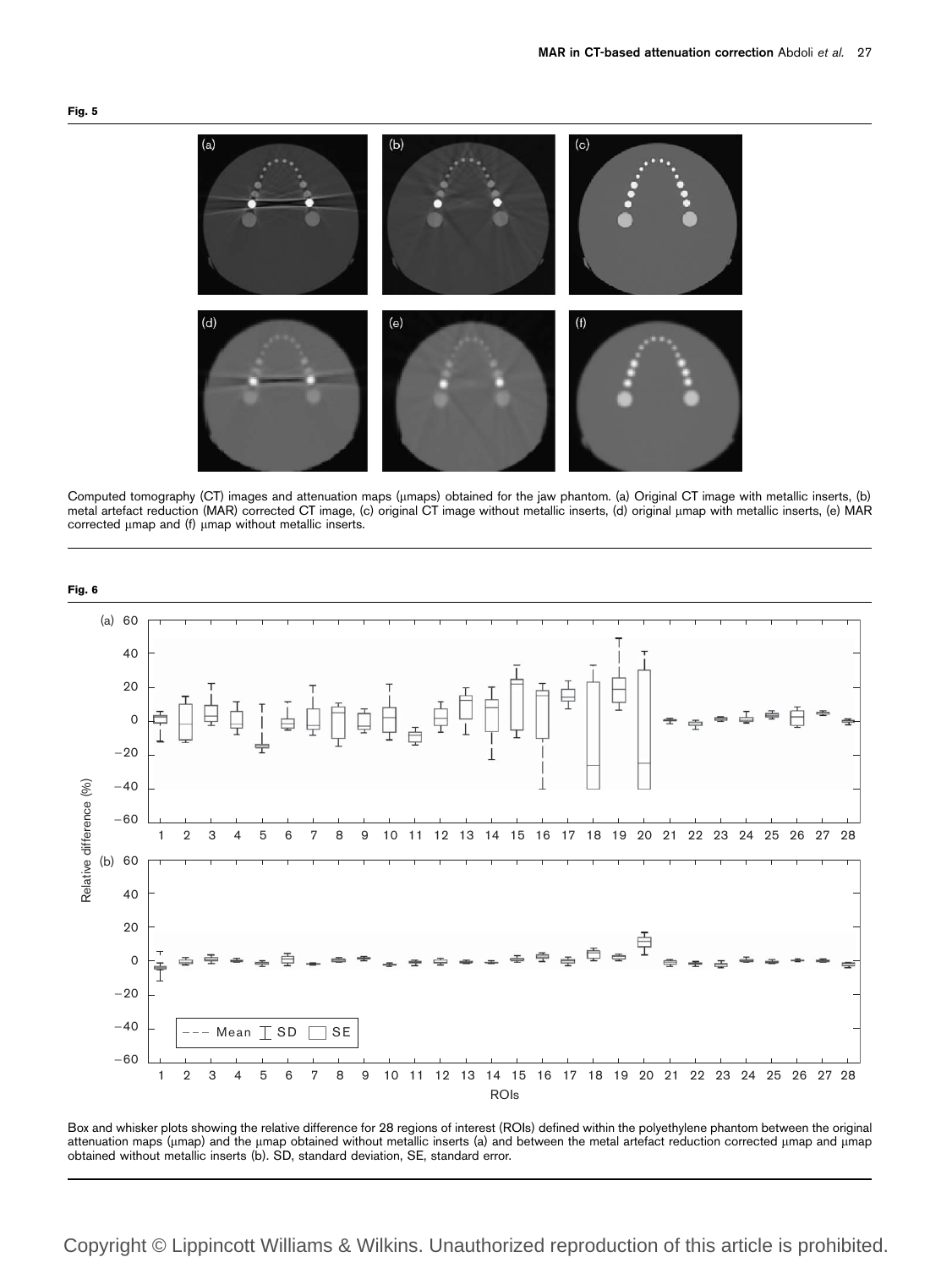



Box and whisker plots showing relative differences for 25 regions of interest (ROIs) defined within the jaw phantom between the original attenuation maps (umap) and the umap obtained without metallic inserts (a) and the metal artefact reduction corrected umap and umap obtained without metallic inserts (b). SD, standard deviation; SE, standard error.

mmaps for two patients. Although the proposed method does not produce a diagnostic quality CT image, the derived umaps are of sufficient quality for AC purposes. The statistical analysis of the results obtained for all patients was performed using a paired *t*-test on the ROIs' estimates. Table 2 summarizes the mean values, standard deviations and  $P$  values resulting from the statistical analysis. The results did not reveal the existence of a statistically significant difference between calculated attenuation coefficients in the defined ROIs and the expected theoretical values at 511 keV.

### **Discussion**

The progress in CTAC methodology has been immense in the last few years, the main opportunities arising from the development of both optimized scanning protocols and innovative and faster image processing algorithms. This has permitted the implementation of much more ambitious algorithms that tackle the challenges of wholebody imaging using PET. Some solutions were recently proposed and used successfully in clinical and research settings. This includes optimized contrast-enhanced CT protocols, respiratory motion compensation, metal artefacts reduction, truncation artefacts correction, beam hardening correction and X-ray scatter compensation in cone-beam CT [6].

Sinogram-based MAR algorithms inherently operate on the raw CT data to implement the correction procedure. These are huge files usually stored in encrypted proprietary format not generally disclosed by manufacturers and thus are not straightforward to handle or manipulate [21]. The proposed MAR algorithm has overcome these inconveniences using the virtual sinogram concept. Although CT images reconstructed from a virtual sinogram might not be of sufficient quality for clinical diagnosis, they are suitable for implementation of the CTAC procedure. One reason is that the CT images are downsampled and smoothed to match the resolution of PET images, which renders them less sensitive to small inaccuracies.

The experimental phantom and clinical results presented show that the proposed MAR method is suitable for generation of umaps that can be used with confidence for AC of PET data using the CTAC procedure. It provides a simple and convenient method to correct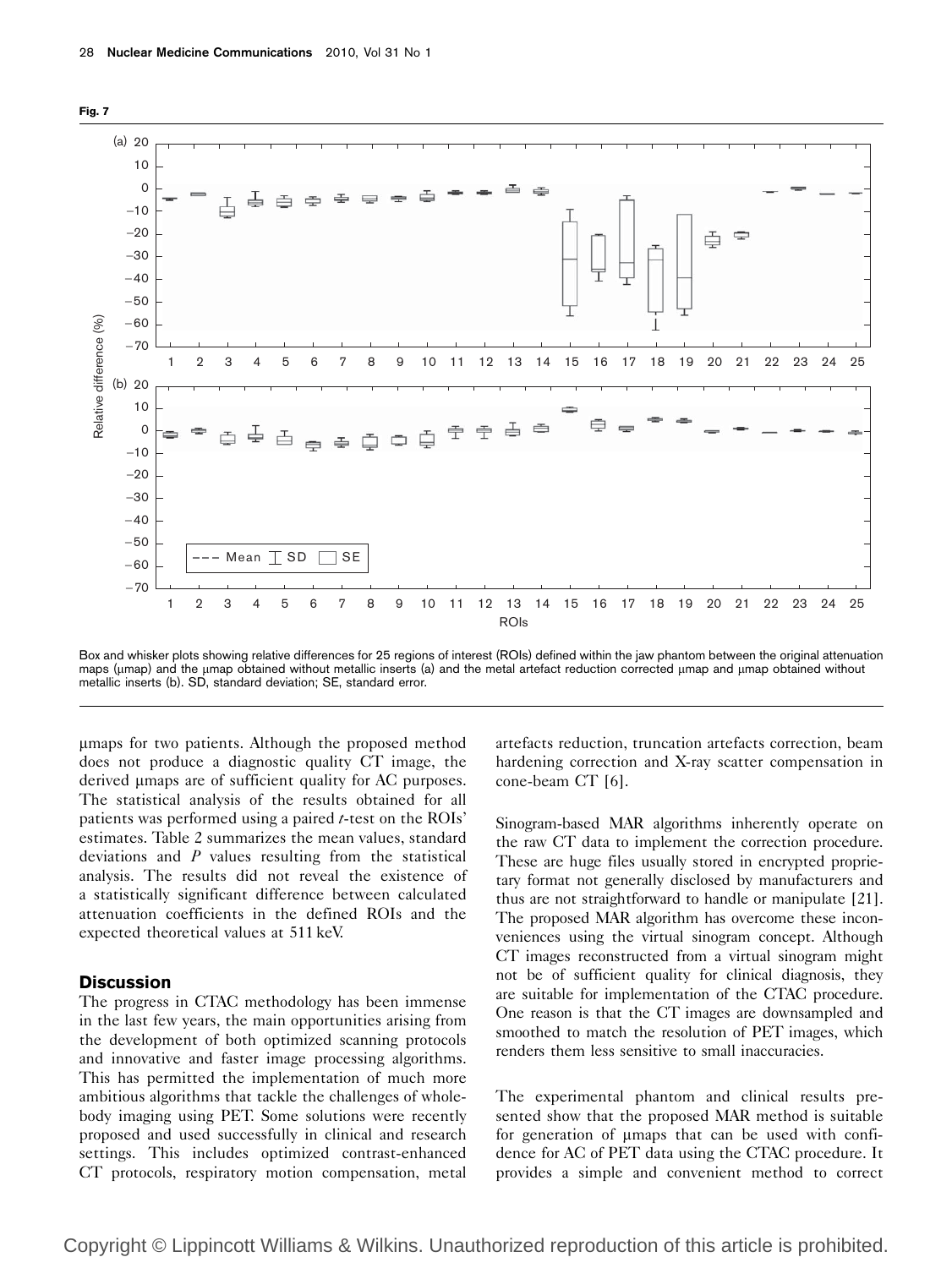

Table 1 Summary of statistical analysis results of uncorrected and corrected PET images using the MAR algorithm for both the Jaszczak and solid Ge-68 phantom study

| Phantom             | PET image                     | Mean $\pm$ SD (kBq/cc) | $P$ value |
|---------------------|-------------------------------|------------------------|-----------|
| Jaszczak phantom    | Actual activity concentration | 16.67                  |           |
|                     | Corrected PET image           | $16.54 \pm 0.64$       | 0.098     |
|                     | Uncorrected PET image         | $15.80 \pm 0.79$       | < 0.0001  |
| Ge-68 solid phantom | Actual activity concentration | 8.30                   |           |
|                     | Corrected PET image           | $8.36 \pm 0.34$        | 0.131     |
|                     | Uncorrected PET image         | $8.13 \pm 0.34$        | < 0.0001  |

MAR, metal artefact reduction; SD, standard deviation.

metallic artefacts caused by dental implants without the need to handle huge raw CT data by exploiting the potential of the virtual sinogram approach. The performance of the MAR algorithm for eliminating artefacts visible on the µmaps and PET images in regions adjacent to metallic objects is noticeable. As illustrated in Fig. 6a and Fig. 7a, the presence of metallic artefacts might cause a remarkable difference between the original  $\mu$ map and the one obtained without metallic objects in some regions close to the location of the metallic object and between two metallic objects. It can be observed from Fig. 6b and Fig. 7b that these differences are considerably reduced using the proposed MAR approach. It should be noted that the errors did not change to a great extent in some regions, mostly those located in the regions unaffected by the artefacts.

The same observations can be made for the PET data obtained using the Jaszczak and Ge-68 phantoms. In the original uncorrected PET images, an underestimation of activity concentration can be observed owing to the dark streaks caused by metallic objects. After applying the MAR algorithm, the mean activity concentrations for the 50 selected ROIs are much closer to the actual ones (Table 1). Moreover, the standard deviation of ROIs inside the phantoms is reduced after the application of the MAR algorithm. Although the artefacts visible on both the phantoms are not strong enough to influence the visual quality of PET images and thus clinical diagnosis to a great extent, the quantitative analysis seems to suggest that reduction of these artefacts might reduce the bias when accurate quantitative analysis is desired.

Copyright © Lippincott Williams & Wilkins. Unauthorized reproduction of this article is prohibited.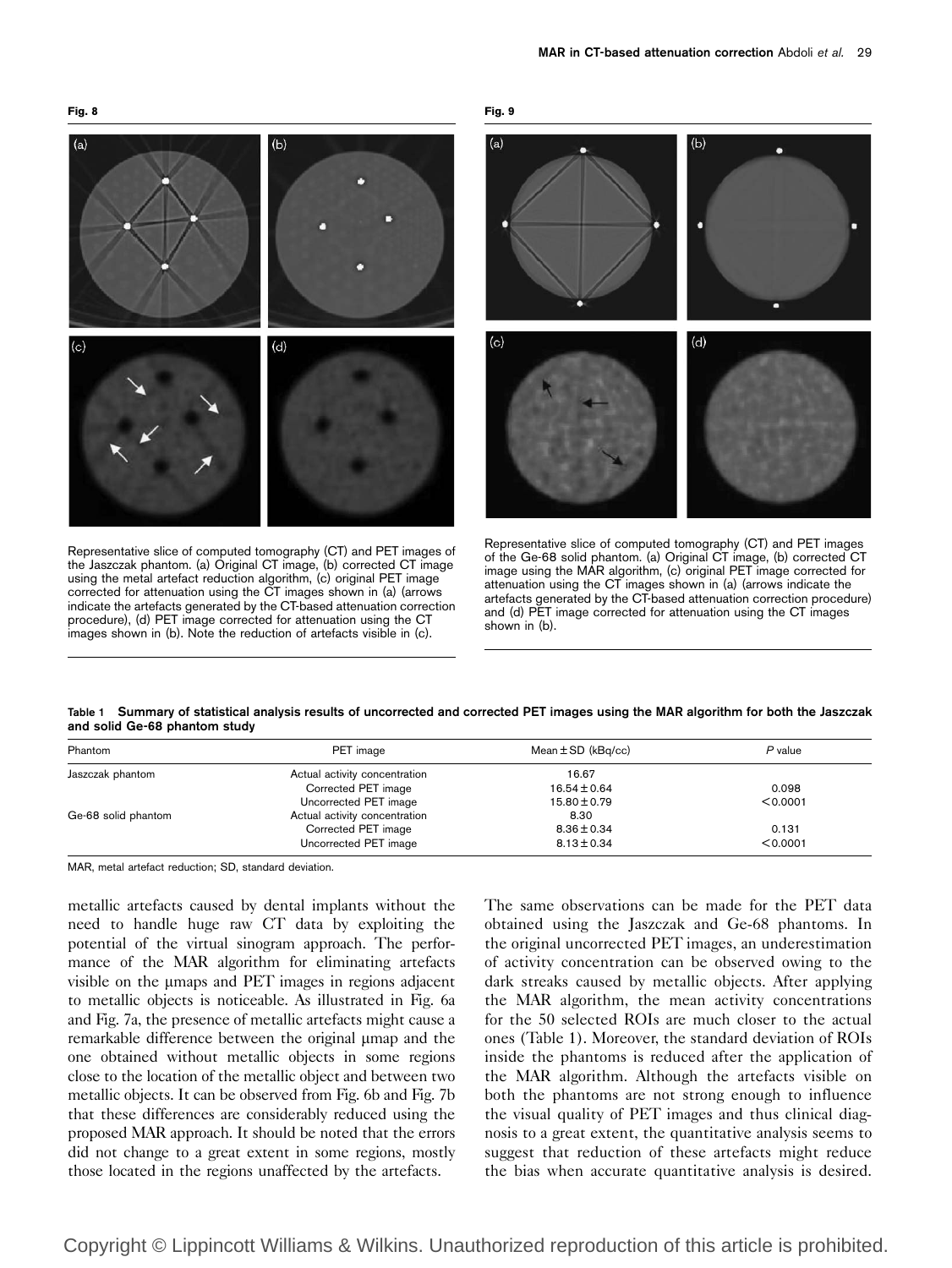

attenuation maps (umaps) for one clinical study showing (a) original CT image, (b) corrected CT image, (c) original umap and (d) corrected  $\mu$ map.





Typical slice through computed tomography (CT) images and attenuation maps  $\overline{(µmaps)}$  for a second clinical study showing  $\overline{(a)}$ original CT image, (b) corrected CT image, (c) original umap and (d) corrected umap.

|  |  | Table 2 Summary of paired t-test analysis results for ROIs defined on patients' uncorrected and corrected µmaps in soft tissue regions |  |  |  |  |  |  |
|--|--|----------------------------------------------------------------------------------------------------------------------------------------|--|--|--|--|--|--|
|--|--|----------------------------------------------------------------------------------------------------------------------------------------|--|--|--|--|--|--|

| Patient        | Attenuation map |           |           |            |       |           |
|----------------|-----------------|-----------|-----------|------------|-------|-----------|
|                | Uncorrected     |           |           | Corrected  |       |           |
|                | LAC.            | <b>SD</b> | $P$ value | <b>LAC</b> | SD    | $P$ value |
|                | 0.106           | 0.036     | 0.028     | 0.091      | 0.004 | 0.052     |
| $\overline{2}$ | 0.110           | 0.045     | 0.002     | 0.091      | 0.004 | 0.099     |
| З              | 0.110           | 0.036     | 0.007     | 0.091      | 0.003 | 0.060     |
| 4              | 0.109           | 0.038     | 0.016     | 0.092      | 0.007 | 0.057     |
| 5              | 0.111           | 0.038     | 0.007     | 0.093      | 0.008 | 0.055     |
| 6              | 0.111           | 0.035     | 0.003     | 0.091      | 0.006 | 0.128     |
| ,              | 0.109           | 0.036     | 0.008     | 0.091      | 0.003 | 0.056     |
| 8              | 0.110           | 0.038     | 0.012     | 0.091      | 0.003 | 0.127     |
| 9              | 0.110           | 0.037     | 0.007     | 0.091      | 0.003 | 0.103     |
| 10             | 0.112           | 0.041     | 0.008     | 0.091      | 0.004 | 0.160     |

The LAC of soft tissue is assumed to be equal to 0.096/cm.

LAC, linear attenuation coefficient; ROI, region of interest; SD, standard deviation.

In addition, the possibility to use a simple and fast MAR method is worth taking an extra step to obtain more accurate results.

In addition, successful application of the proposed MAR algorithm to clinical data seems to suggest that the technique can appropriately be used in clinical setting for MAR of umaps generated from clinical CT images presenting with dental fillings and other metal related artefacts including prosthetic hips, chemotherapy ports, pacemakers, etc. As discussed earlier, this method is not aimed to produce diagnostic quality CT images, but reliable umaps that can be used for AC. The next step of this study is to use the mmaps corrected by the proposed algorithm for AC of the clinical head and neck PET data, which is currently under way and will be reported in future publications.

Copyright © Lippincott Williams & Wilkins. Unauthorized reproduction of this article is prohibited.